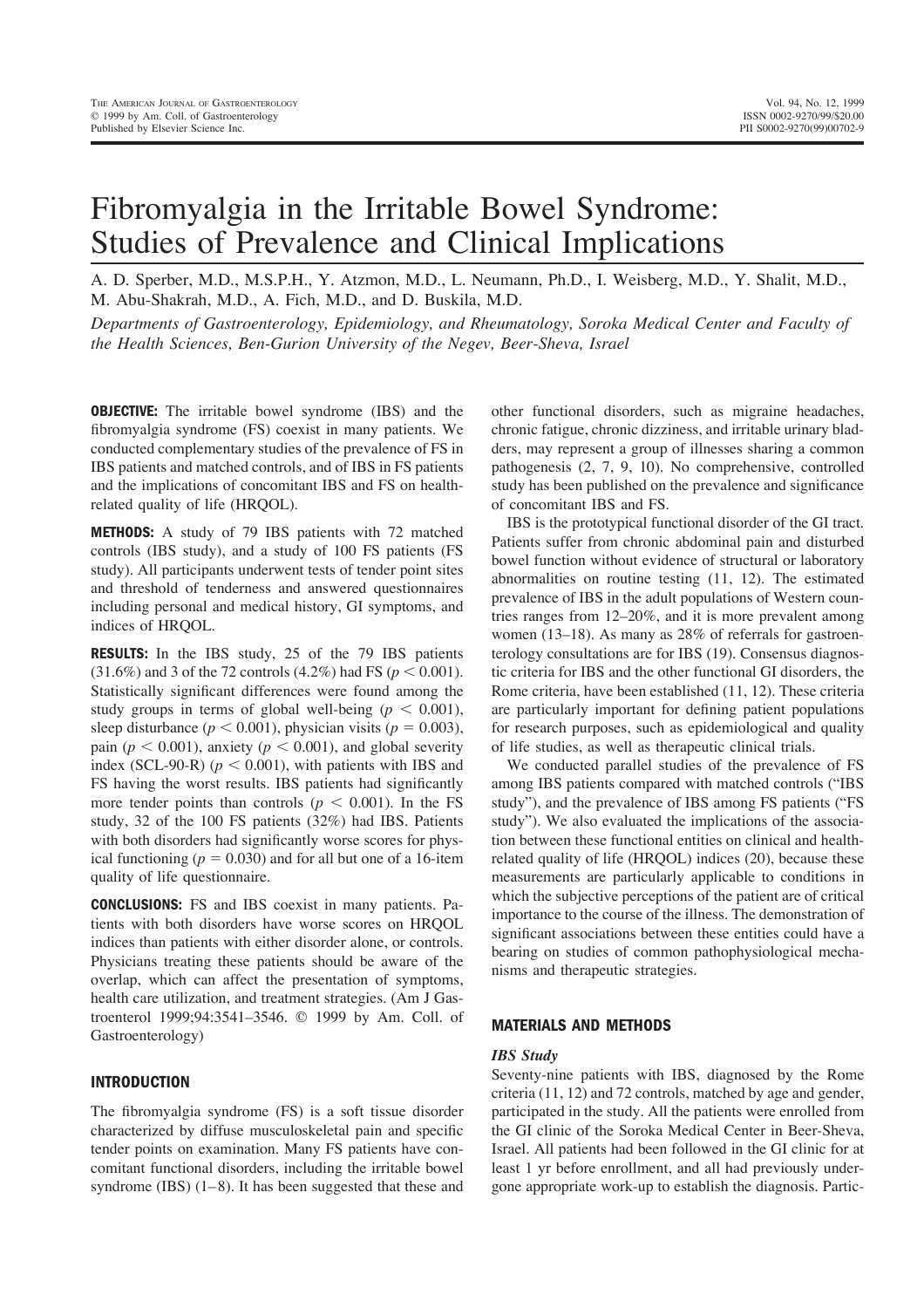ipation in the study was proposed to all patients at routine visits to the clinic and those who agreed were enrolled after receiving full information on the study and signing informed consent forms. The controls were all volunteers recruited by convenience from the general and medical staffs of the medical center, from the workers and staff of the Ben-Gurion University of the Negev, and from neighboring towns and kibbutzim. All participants completed a selfadministered questionnaire that included sociodemographic background, a medical history, GI symptomatology including standardized questions for diagnosis of IBS in accordance with the Rome criteria, general well-being, health care use (physician visits, hospitalizations, operations), psychological distress (SCL-90 symptom checklist) (21, 22), and an anxiety state index (23). For the SCL-90, the Global Severity Index (a mean of all 90 questions), and the nine subscales (somatization, obsessive/compulsive, interpersonal sensitivity, depression, anxiety, hostility, phobic anxiety, paranoid ideation, and psychoticism) were calculated. The IBS patients (but not the controls) also completed a questionnaire on their concerns related to their illness. This questionnaire (RFIPC) was originally designed for patients with inflammatory bowel disease (24). A global score and four subscores (concerns on (1) impact of disease on life, (2) complications, (3) sexual intimacy, and (4) body image) were calculated. The Hebrew version of the entire questionnaire was validated by a method developed and published by one of the authors (25).

#### *FS Study*

One hundred female FS patients, chosen at random from a list of 500 FS patients attending the Rheumatology Clinic of the Soroka Medical Center, were included in the second arm of the study. Visual analog scales were used to evaluate current levels of pain, anxiety, depression, fatigue, morning stiffness, and global well-being. In addition, subjective reports of the presence or absence of symptoms such as sleep disturbance, dizziness, headache, and paresthesias were recorded. Quality of life was assessed in these patients with a 16-item questionnaire adapted by Burkhardt *et al.* (26) from an earlier instrument by Flanagan (27). The Hebrew version of the instrument has been validated (28). Physical functioning was assessed by questions 1 to 10 of the Fibromyalgia Impact Questionnaire (29), which has also been validated in Hebrew (30).

In both studies FS was diagnosed if patients fulfilled the American College of Rheumatology criteria of 1990 (31) namely, widespread pain in combination with tenderness of 11 or more of the 18 specific tender point (TP) sites. A count of 18 TP at nine symmetrical sites was performed by thumb palpation. Manual pressure was demonstrated at a control site first. Patients were told to expect a sensation of pressure but to indicate if this became painful. Definite tenderness at any point was considered to be present if some involuntary verbal or facial expression of pain occurred or a wince or

withdrawal was observed. The amount of manual pressure applied over a TP was about  $4 \text{ kg/cm}^2$  (tested periodically against a dolorimeter).

Thirteen point sites (nine TP sites and four control sites) were further studied for threshold of tenderness with a Chatillon dolorimeter, model 719–20, which has a maximum scale of 9 kg, with a neoprene stopper as footplate and a diameter of 1.4 cm (32). The site of maximum tenderness over TP sites was determined by preliminary light pressure. The footplate of the dolorimeter was then placed appropriately, and if necessary, its location was stabilized with the examiner's nondominant hand to prevent (often painful) shifting of the footplate under pressure, taking care not to add or subtract from the force applied. The dolorimeter was held close to the vertical position. Pressure was increased at the rate of about 1 kg/s. The subject was asked to say "yes" when the sensation no longer was pressure, and became definite pain. Preliminary measures of control sites were done to familiarize the subject with the process, but also to discourage anticipation or exaggerated responses. All dolorimeter measurements of 13 point sites as well as a total point count were done by one observer. A detailed description of the point sites is presented elsewhere (30). All tests were done by the same examiner in each study.

#### *Statistical Analyses*

Data were analyzed using the JMP software (SAS for Macintosh) for the IBS study, and SPSS (Statistical Package of the Social Sciences, Chicago, IL) for the FS study. The  $\chi^2$ statistic or *t* tests and analysis of variance were used, as appropriate, for comparison of proportions or means. Posthoc Tukey-Kramer HSD tests were performed, when appropriate. Statistical significance was set at  $p < 0.05$ throughout. Means are reported as  $\pm$  SD.

#### *Subgroup Analyses*

In the IBS study, separate analyses were conducted for the following compositions of patients (Fig. 1A,B): (1) the original study groups of 79 IBS patients and 72 matched controls ("study" groups); (2) 23 of the controls had IBS on the basis of the questionnaire. These were grouped separately into a "IBS nonpatient" group. Comparisons were done for 79 IBS patients, 23 IBS nonpatients, and 49 healthy controls ("functional status" groups; Fig. 1A); (3) 25 of the 79 IBS patients had FS and IBS. These were grouped separately into a coexisting IBS and FS group, which was compared with the 54 patients who had IBS only, and the 72 controls ("fibromyalgia status" groups; Fig. 1B).

The Internal Review Board (Helsinki Committee) of the Soroka Medical Center approved the study.

#### RESULTS

#### *IBS Study*

Seventy-nine IBS patients and 72 matched controls completed the study. There were no significant differences be-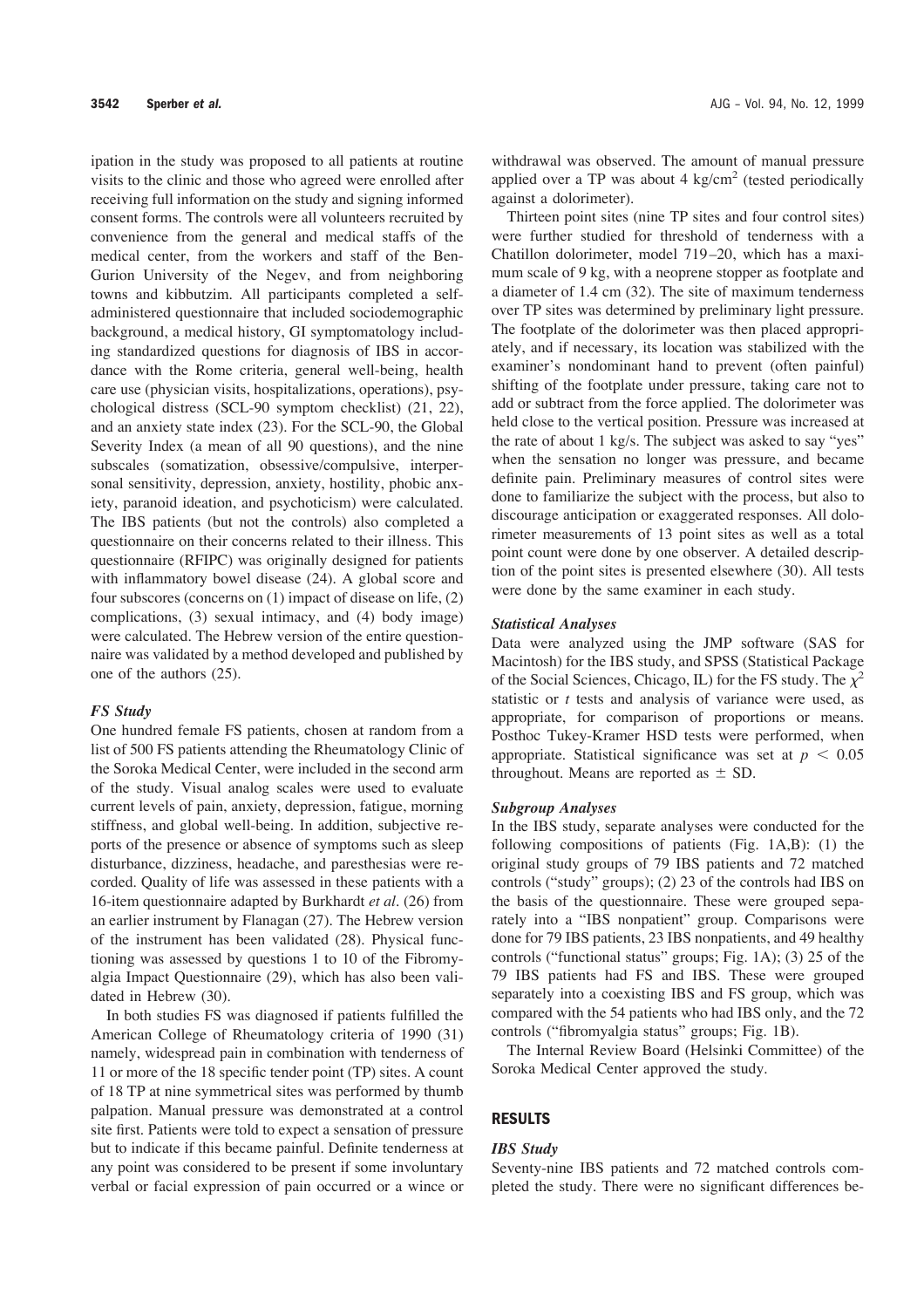

Figure 1. Study design for subgroup analyses: (*A*) "functional status" groups, (*B*) "fibromyalgia status" group.

tween the groups in age (mean age  $47.1 \pm 14.5$  yr for IBS and 46.0  $\pm$  15.4 yr for controls), gender (77% of IBS patients and 75% of controls were women), or other sociodemographic variables.

PREVALENCE OF FIBROMYALGIA. Twenty-five of the 79 IBS patients (31.6%) and 3 of the 72 controls (4.2%) had FS ( $p < 0.001$ ). By functional status, 25 of 79 IBS patients (31.6%), 1 of 23 IBS nonpatients (4.3%), and 2 of other 49 controls  $(4.1\%)$  had FS ( $p < 0.001$ ).

MEASUREMENTS OF TENDERNESS. The mean number of tender points (of 18 tested) was  $7.5 \pm 5.5$  for the IBS patients and 2.5  $\pm$  3.6 for the controls ( $p$  < 0.001). By functional status, the mean number of tender points was 7.5  $\pm$  5.5 for the IBS patients (n = 79), 2.9  $\pm$  4.0 for the IBS nonpatients ( $n = 23$ ), and  $2.3 \pm 3.3$  for the other control patients ( $n = 49$ ) ( $F = 21.0$ , df = 2; 146,  $p < 0.001$ ).

The mean dolorimeter tenderness threshold at nine tender point sites was  $4.5 \pm 2.0$  kg for the IBS group and  $7.4 \pm 1.4$ kg for the controls ( $p < 0.001$ ). The 25 IBS patients with

coexisting FS had a dolorimeter score of 2.6  $\pm$  1.0 kg, which was significantly lower than the corresponding score of  $5.4 \pm 1.7$  kg for the 54 IBS patients who did not have FS  $(p < 0.001)$ .

QUALITY OF LIFE, PSYCHOLOGICAL STATUS, AND HEALTH CARE UTILIZATION. There was a statistically significant gradient of severity from controls, to IBS nonpatients, to IBS-only patients, to IBS patients with concomitant FS (Table 1). The only variable for which no significant difference was found between patients with IBS and controls was the number of hospitalizations over the past year. Hospitalization in the Soroka Medical Center is not affected by bed availability, and thus is available for any patient as determined by the emergency room staff or by physicians affiliated with the hospital. In all variables with significant differences we found additional differences between IBS-only patients and patients with IBS and FS. Table 2 shows the subscale results for the SCL-90R and the Concerns indices.

|  |  | <b>Table 1.</b> Comparison of Health-Related Quality of Life Variables, by Subgroups (mean $\pm$ SD) |  |  |  |  |  |
|--|--|------------------------------------------------------------------------------------------------------|--|--|--|--|--|
|--|--|------------------------------------------------------------------------------------------------------|--|--|--|--|--|

|                                         | Controls $(A)$<br>$n = 49$ | IBS Nonpatients (B)<br>$n = 23$ | $IBS-only (C)$<br>$n = 54$ | $IBS/FS$ (D)<br>$n = 25$ | $p$ Value* | Post-hoc Test<br>Tukey-Kramer |
|-----------------------------------------|----------------------------|---------------------------------|----------------------------|--------------------------|------------|-------------------------------|
| Global feeling                          | $1.1 \pm 1.8$              | $1.6 \pm 2.0$                   | $3.7 \pm 2.6$              | $5.2 \pm 2.3$            | < 0.001    | $C$ vs $A + B$                |
| $(1 = best; 10 = worst)$                |                            |                                 |                            |                          |            | D vs $A + B$                  |
| Sleep disturbance                       | 22.4%                      | $22.7\%$                        | 46.3%                      | 64.0%                    | < 0.001    | $D vs A + B$                  |
| Physician visits over past year (n)     | $1.0 \pm 1.3$              | $1.8 \pm 2.6$                   | $3.7 \pm 6.0$              | $7.7 \pm 13.7$           | < 0.001    | $D vs A + B$                  |
| Are symptoms stress-related?            |                            | Not in questionnaire            | 75.5%                      | 82.6%                    | 0.040      |                               |
| Hospitalizations over past year (n)     | $0.19 \pm 0.7$             | $0.19 \pm 0.5$                  | $0.19 \pm 0.7$             | $0.13 \pm 0.5$           | NS.        |                               |
| Abdominal pain (VAS)                    | $1.9 \pm 6.7$              | $12.7 \pm 18.6$                 | $31.3 \pm 28.4$            | $50.1 \pm 21.9$          | < 0.001    | D vs A, $B + C$               |
| $(1 =$ least pain; $100 =$ worst pain)  |                            |                                 |                            |                          |            | $C$ vs $A + B$                |
| Anxiety (1 = least; $4 = \text{most}$ ) | $1.7 \pm 0.4$              | $1.9 \pm 0.5$                   | $1.9 \pm 0.5$              | $2.4 \pm 0.6$            | < 0.001    | D vs A, $B + C$               |
| Global severity index (SCL-90R)         | $0.5 \pm 0.5$              | $0.7 \pm 0.6$                   | $0.9 \pm 0.6$              | $1.3 \pm 0.8$            | < 0.001    | D vs A, $B + C$               |
| $(0 =$ least: $4 =$ most)               |                            |                                 |                            |                          |            | $C$ vs A                      |
| Concerns (mean of 25 items)             |                            | Not in questionnaire            | $25.2 \pm 16.4$            | $36.0 \pm 17.4$          | 0.010      |                               |
| $(0 =$ least; $100 =$ most)             |                            |                                 |                            |                          |            |                               |

\* ANOVA when three means are compared, *t*-test when two means are compared, and  $\chi^2$  when proportions are compared.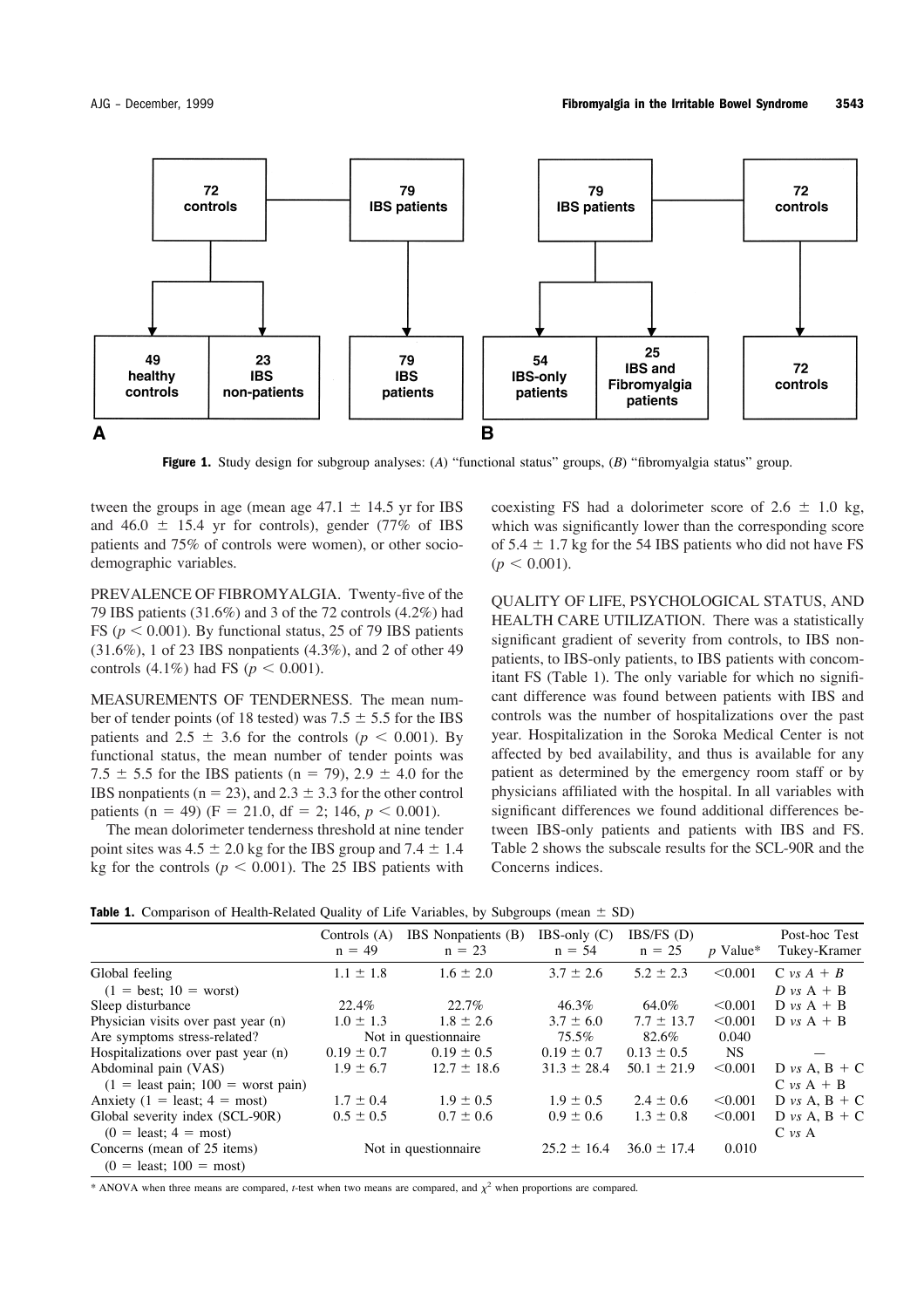|  |  |  |  |  |  | <b>Table 2.</b> Subscales of Concerns Questionnaire and SCL-90R, by Subgroups (mean $\pm$ SD) |
|--|--|--|--|--|--|-----------------------------------------------------------------------------------------------|
|--|--|--|--|--|--|-----------------------------------------------------------------------------------------------|

|                                      | Controls (A)<br>$n = 49$ | IBS Nonpatients (B)<br>$n = 23$ | $IBS-only (C)$<br>$n = 54$ | $IBS/FS$ (D)<br>$n = 25$ | <i>p</i> Value | Post-hoc Test<br>Tukey-Kramer |
|--------------------------------------|--------------------------|---------------------------------|----------------------------|--------------------------|----------------|-------------------------------|
| Concerns $(0 =$ least, $100 =$ most) |                          |                                 |                            |                          |                |                               |
| Impact of disease                    |                          | Not in questionnaire            | $30.8 \pm 16.4$            | $45.5 \pm 20.4$          | < 0.001        |                               |
| Complications                        | Not in questionnaire     |                                 | $21.8 \pm 26.7$            | $28.6 \pm 27.6$          | <b>NS</b>      |                               |
| Sexual intimacy                      | Not in questionnaire     |                                 | $23.5 \pm 23.9$            | $38.7 \pm 32.9$          | 0.020          |                               |
| Body image                           | Not in questionnaire     |                                 | $15.8 \pm 27.1$            | $19.4 \pm 28.7$          | <b>NS</b>      |                               |
| $SCL-90R$ (0 = least, 4 = most)      |                          |                                 |                            |                          |                |                               |
| Somatization                         | $0.5 \pm 0.5$            | $0.7 \pm 0.7$                   | $1.1 \pm 0.7$              | $1.8 \pm 0.7$            | < 0.001        | D vs A, $B + C$               |
|                                      |                          |                                 |                            |                          |                | $C$ vs $A$                    |
| Obsessive/compulsive                 | $0.8 \pm 0.7$            | $0.9 \pm 0.9$                   | $1.0 \pm 0.8$              | $1.4 \pm 0.9$            | 0.040          | $D$ vs $A$                    |
| Interpersonal sensitivity            | $0.7 \pm 0.7$            | $0.8 \pm 0.8$                   | $0.9 \pm 0.7$              | $1.3 \pm 0.8$            | < 0.01         | $D$ vs $A$                    |
| Depression                           | $0.7 \pm 0.6$            | $0.8 \pm 0.8$                   | $1.0 \pm 0.8$              | $1.4 \pm 0.9$            | < 0.05         | $D vs A + B$                  |
| Anxiety                              | $0.4 \pm 0.5$            | $0.6 \pm 0.6$                   | $0.8 \pm 0.7$              | $1.4 \pm 0.7$            | < 0.01         | D vs A, $B + C$               |
|                                      |                          |                                 |                            |                          |                | $C$ vs A                      |
| Hostility                            | $0.5 \pm 0.5$            | $0.5 \pm 0.6$                   | $0.8 \pm 0.7$              | $0.9 \pm 0.9$            | < 0.001        | $D$ vs A                      |
| Phobic anxiety                       | $0.3 \pm 0.7$            | $0.4 \pm 0.6$                   | $0.6 \pm 0.7$              | $0.8 \pm 0.9$            | 0.05           | $D$ vs $A$                    |
| Paranoid ideation                    | $0.5 \pm 0.6$            | $0.7 \pm 0.9$                   | $0.8 \pm 0.9$              | $1.0 \pm 1.0$            | <b>NS</b>      | NS.                           |
| Psychoticism                         | $0.4 \pm 0.7$            | $0.4 \pm 0.4$                   | $0.6 \pm 0.7$              | $0.8 \pm 0.6$            | <b>NS</b>      | <b>NS</b>                     |
|                                      |                          |                                 |                            |                          |                |                               |

 $NS = not significant$ 

#### *FS Study*

One hundred women with FS participated in the study.

PREVALENCE OF IBS. Thirty-two of the patients had evidence of IBS (32%). The mean age of the women with FS only and those with FS and IBS was  $48.6 \pm 14.9$  yr and  $48.5 \pm 10.8$  yr, respectively. There were no significant differences between the two groups in sociodemographic variables.

MEASUREMENTS OF TENDERNESS. The mean number of tender points was significantly higher in patients with FS and IBS compared to those with FS only, although by definition all, as FS-diagnosed patients, had at least 11 of 18 tender points. The mean for patients with FS and IBS was 15.6  $\pm$  2.5 compared to 14.1  $\pm$  2.7 for those with FS only  $(p = 0.008)$ . There were no differences between the groups in dolorimeter thresholds at the nine tender points ( $1.6 \pm 0.6$ ) kg and  $1.7 \pm 0.6$  kg, respectively), or at the four control points (3.6  $\pm$  0.8 kg and 3.8  $\pm$  0.7 kg, respectively).

QUALITY OF LIFE, PSYCHOLOGICAL STATUS, AND HEALTH CARE UTILIZATION. Most of the patients reported sleep disturbances, 82.4% for FS alone and 87.1% for patients with FS and IBS. There were no significant differences in the visual analog scale report of pain or global well-being. Significant differences were found between these groups in terms of pain interrupting work ( $p < 0.005$ ), fatigue ( $p = 0.039$ ), and morning tiredness ( $p = 0.020$ ). In all cases the patients with both FS and IBS had the worse score. Patients with both disorders rated their FS as more severe (8.8  $\pm$  1.5 compared to 8.0  $\pm$  2.0,  $p = 0.052$ ).

On the physical functioning questionnaire, patients with both FS and IBS reported significantly more problems in cooking ( $p = 0.040$ ), dishwashing ( $p = 0.020$ ), making the bed ( $p = 0.010$ ), and social visits ( $p = 0.020$ ). There were no areas in which those with FS only reported more problems. The mean sum score for physical functioning  $(0 =$ best,  $3 =$  worst) was  $1.5 \pm 0.6$  for FS only and  $1.8 \pm 0.8$ for both FS and IBS  $(p = 0.030)$ .

On the 16-item quality of life questionnaire, patients with both FS and IBS had worse scores for all but one item. For four items, general health, work, sports, independence, the differences between the groups were significant, in all cases to the detriment of the patients with both FS and IBS. The overall quality of life scores ( $1 =$  worse,  $7 =$  better) were  $3.3 \pm 1.0$  for patients with both disorders compared to  $3.8 \pm 1.0$ 1.2 for patients with FS only  $(p = 0.060)$ .

#### **DISCUSSION**

To our knowledge this is the most comprehensive study of the association between IBS and FS. Previous studies have assessed the prevalence of IBS in patients with FS  $(1-8)$ , and one other study assessed the prevalence of each disorder in patients diagnosed with the other, but the patient groups were smaller (7). Estimates of the prevalence of IBS in patients with FS range from 30 to 35% (1, 6) to as high as 70% (7). In those studies in which controls were also tested, the prevalence of IBS was in the range of  $8-16\%$  (5–7).

The strong association of IBS and FS has raised the question of a possible common pathogenesis, perhaps with other functional disorders (2, 7, 9, 10). This issue has generated controversy in that the basic mechanism of pathology of IBS can be thought of as psychopathology (2, 33) or, in contrast, as aberrations of central pain mechanisms involving neuroendocrine, and possibly immune system dysfunction (9).

Although stress and psychological morbidity are often associated with IBS and FS, they are not the cause. However, they do have an effect on patients' perceptions of their illness and a modulating effect on the clinical course and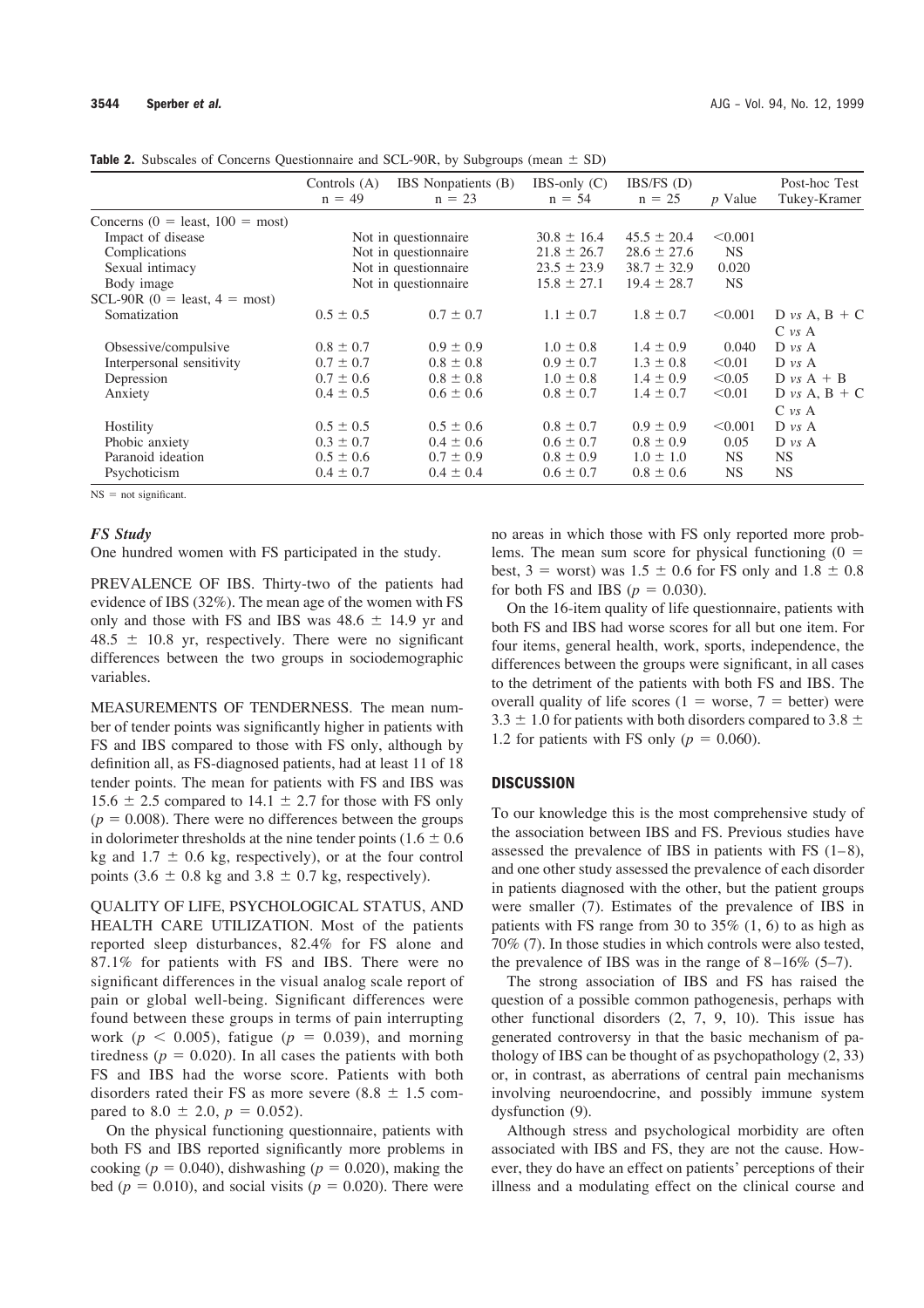outcome. An important finding, in this respect, is that not all individuals with IBS seek consultations or professional health care. Some individuals (referred to as IBS nonpatients), fulfill the Rome criteria for IBS on the basis of their answers to survey questionnaires, but do not seek medical care for their symptoms. They are more similar to healthy controls than to IBS patients in indices of health-related quality of life including psychological profiles, daily functioning, and health care utilization. The existence of this prevalent group (about 12–20% of the general adult population) emphasizes the perception that IBS is not a psychological illness, but that psychosocial factors modulate the expression of the symptoms in terms of coping, health care utilization, and quality of life. In our control group there was a relatively high percentage of IBS nonpatients (31.9%). We have no specific explanation for this finding, which may stem from the demographic makeup of this group. This finding can only affect the results of the study by introducing a conservative bias, as theoretically it could lead to a higher prevalence of FS in the control group. This, however, was not the case.

In the present study we were able to assess the relative prevalence of FS in IBS patients and controls, and the prevalence of IBS in FS patients, using strict diagnostic criteria. FS was diagnosed in 31.6% of the IBS patients compared to 4.3% of the IBS nonpatients and 4.2% of the other controls. IBS was diagnosed in 32% of the women with FS. The prevalence of FS among IBS patients was not affected "psychologically" by the severity of IBS symptoms. Although the IBS patients with FS had a higher Functional Bowel Disorder Severity Index score than those without FS (138.8  $\pm$  157.6 *vs* 81.4  $\pm$  71.2, respectively), the diagnosis of FS was based on tender points and threshold measurements and not on the patients' report of FS symptoms. The design of the IBS study further enabled us to compare health-related quality of life indices and psychological distress profiles among IBS-only patients, IBS nonpatients, patients with IBS and FS, and healthy controls.

The findings of our study were universally consistent. The IBS nonpatients were more similar to the other controls than to the IBS patients, although their results were consistently in between the patients and the other controls. When patients with both FS and IBS were compared with those with IBS-only and controls, a graded severity was again observed, in which controls had the most favorable results and the 25 patients with both entities had the worst. All of the parameters tested showed statistically significant differences among the groups, except for the number of hospitalizations during the past year. This is interesting in light of the significant difference in the number of physician visits over the same year. The IBS-only patients and the patients with both IBS and FS visited their physicians considerably more than IBS nonpatients or other controls, but did not require hospitalization for their complaints. This finding is also consistent with the finding that patients with IBS and FS

were not more concerned about possible complications of their disease than those with IBS-only. Thus, despite the significant number of physician visits and the impaired quality of life in patients with IBS and FS, they are not hospitalized more frequently and are not more concerned about possible future complications of their disease.

Our study did not touch on the possible physiological mechanisms common to or different in FS and IBS. Recent studies have implicated visceral afferent hypersensitivity as a putative factor in IBS (34). In contrast, somatic hypersensitivity may be predominant in FS. Recent studies of visceral and somatic sensitivity in IBS and FS patients have yielded contrasting results. One study concluded that rectal visceral afferent hyperalgesia may be similar in the two patient groups and thus nonspecific for IBS (35). In contrast, another study concluded that these groups have different nociceptive responses (1) and may have different supraspinal processing of visceral and somatic aversive stimuli (36). We found significantly more tender points in IBS patients than controls. We also found that IBS nonpatients had the same mean number of tender points as other controls, which was significantly less than the number of tender points in IBS patients. In addition, patients with FS and IBS had significantly more tender points than those with FS only, although FS patients, by definition, have at least 11 tender points of the 18 tested. Thus, there are clear differences in a physical test of tenderness between IBS patients and IBS nonpatients, and between patients with FS alone or with both FS and IBS. The difference in tenderness may represent somatic hypersensitivity in a subset of IBS patients, may be related to the psychological differences between the groups, or may reflect a difference in their central processing of noxious stimuli. The use of antidepressants as central analgesics for both IBS and FS patients lends credibility to the possibility of a common underlying mechanism of pain sensitivity or processing.

Our observations on the association between IBS and FS are clinically relevant to physicians who care for patients with IBS or FS, or both. The tender point count required for the diagnosis of FS requires minimal training and takes only a few minutes to perform. It can be carried out easily by gastroenterologists and other nonrheumatologists. The diagnosis of IBS can be learned easily by nongastroenterologists. Increased awareness of the clinical impact of FS on IBS patients and vice versa, and recognition of the implications of this association for quality of life, should enable physicians to reassure their patients as to the nature and severity of their symptoms, and to provide appropriate treatment. This may lead to a reduction in unnecessary tests and referrals for these patients.

The existence of a subset of IBS patients with somatic hypersensitivity may have implications for the understanding of the pathogenesis of IBS and potential therapeutic approaches. Thus, it warrants further studies.